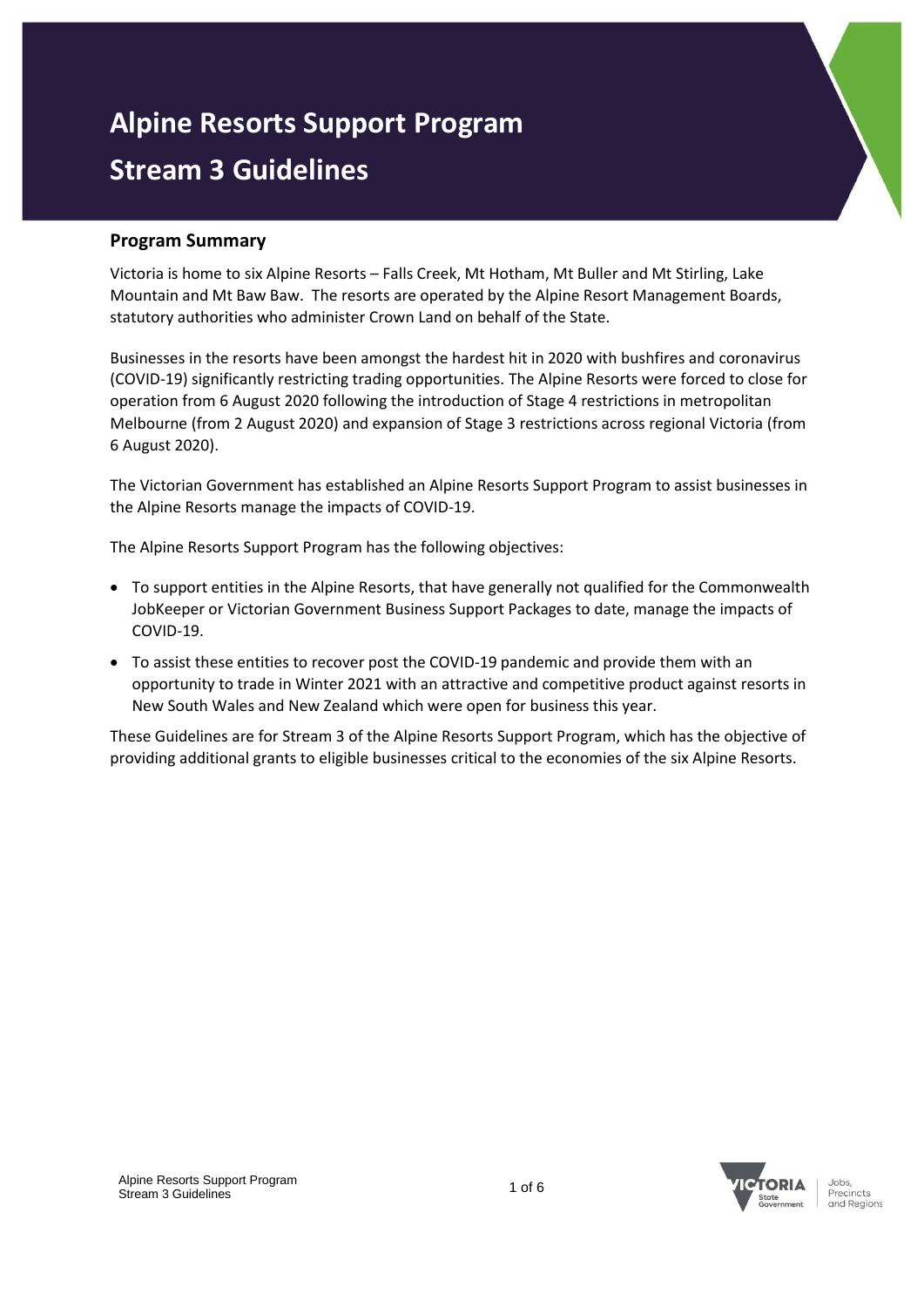## **1 Standard Eligibility Criteria**

- 1.1 To be eligible for support under Stream 3 of the Program, a business must:
	- a. Operate a business with premises located in a Victorian Alpine Resort<sup>1</sup>;
	- b. Pay \$50,000 or more in annual service charges in respect of its commercial operations<sup>2</sup>;
	- c. Have:
		- a. A bed count of 70 or more beds; or
		- b. A fully enclosed commercial area of  $700m<sup>2</sup>$  or greater.
	- d. Hold an Australian Business Number (ABN) and have held that ABN at 13 September 2020;
	- e. Be registered for Goods and Services Tax (GST) on 13 September 2020<sup>3</sup>
	- f. Be registered with the responsible Federal or State regulator<sup>4</sup>.
	- g. At the commencement of 2020 winter season, have operated:
		- a. A food and beverage venue (restaurant, café, pub, bar club or other food venue)
		- b. Retail outlet (rental, clothing, footwear, equipment, supermarket, pharmacy, gifts);
		- c. A business that provides services directly to visitors (transport, activities, experiences, entertainment, health and wellbeing); or
		- d. An accommodation business that also has a public on-site food and beverage venue or retail outlet.
- 1.2 The following businesses are not eligible for funding under this Program:
	- a. A business that is responsible for managing lift operations at a resort; or
	- b. A business that is publicly listed.

under your lease arrangement, and must not include any amount relating to site rent. <sup>3</sup> Businesses with annual 2019-2020 turnover of \$75,000 or more that are not required by relevant



Precincts and Regions

<sup>1</sup> Victoria is home to six Alpine Resorts: Falls Creek, Mt Hotham, Mt Buller and Mt Stirling, Mt Baw Baw and Lake Mountain. Business location is confirmed via the Alpine Resort Management Boards. <sup>2</sup> *For a business that has a direct lease arrangement with an Alpine Resort Management Board:* The four Resort Management Boards were responsible for administering rent relief assistance. Other than not-for-profit organisations, entities received rent relief based on their level of commerciality. Head lessees had to apply based on a combination of them qualifying for rent relief, and on their subtenants qualifying in their own right. For example, if a private apartment was leased/genuinely available for lease for 25 per cent of the year, then the entity received 25 per cent rent relief. Registered not-for-profit entities who applied for and received rent relief were considered 100% commercial and the same will apply under this stream of the program. The four Resort Management Boards will be providing business data to the Department to assess and verify a head lessee's application, including confirmed annual service charges and level of commerciality as determined through the rent relief assistance.

*For a business that is a sub-tenant and does not have a direct lease arrangement with an Alpine Resort Management Board:* This is the service charge component of the lease payments

taxation legislation to be registered for GST are eligible to apply.

<sup>4</sup> Where required by relevant and applicable legislation. Responsible regulators are the Australian Securities and Investment Commission (ASIC); the ACNC for charities and not-for-profits; and Consumer Affairs Victoria (CAV) for incorporated associations.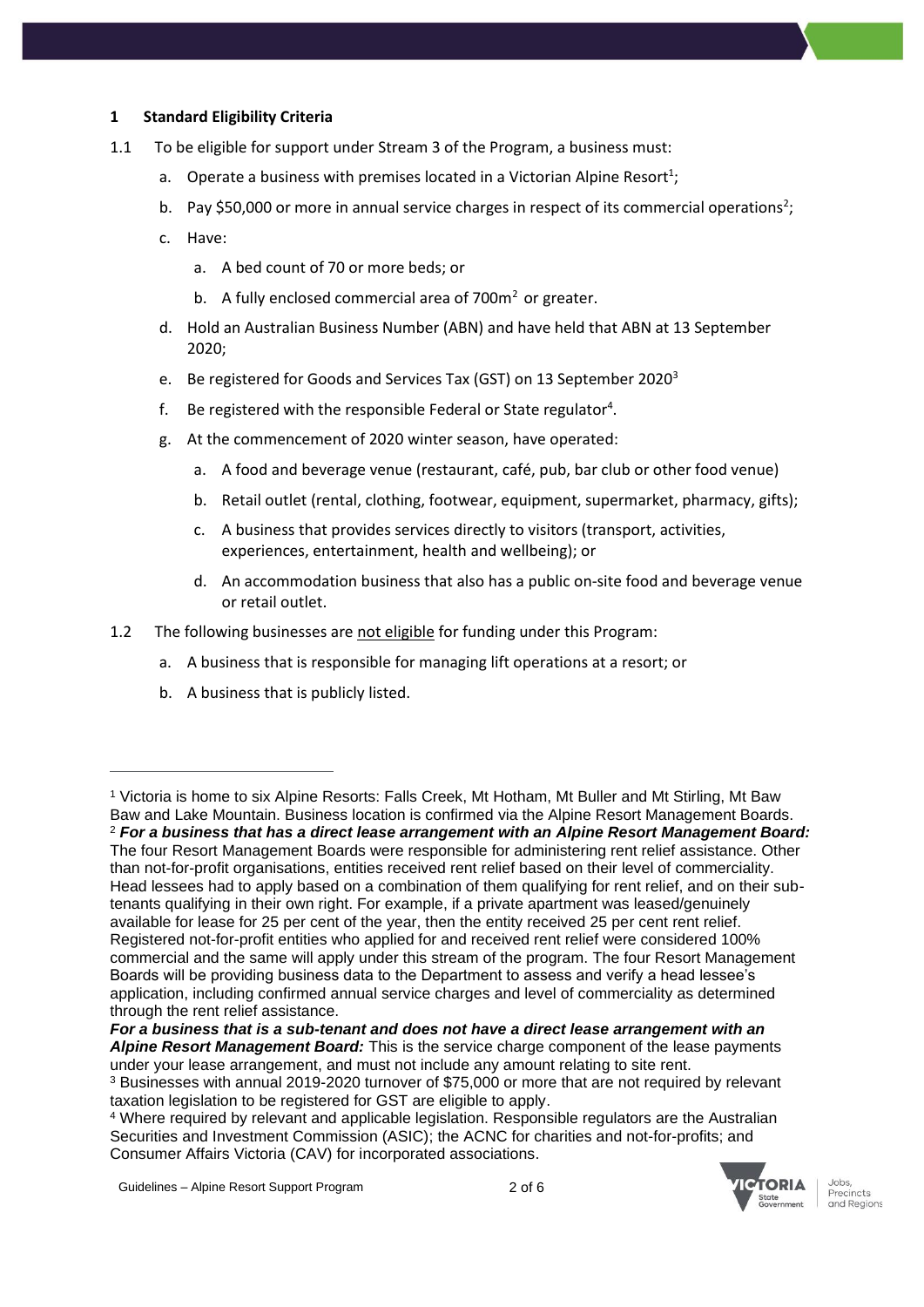#### **2 Demonstration of eligibility**

- 2.1 Applicants must attest that they meet the eligibility criteria.
- 2.2 Business size and location: Applicants must provide evidence of the current location of their business operations, amount of their service charges in respect of their commercial operations, bed count and/or fully enclosed commercial area, through the most recent:
	- Utility bill or service charge invoice (gas, electricity, telecommunications, water); or
	- Rental receipt; or
	- Signed sub-lease agreement or licence agreement; or
	- Business permit.

#### **3 Assessment**

- 3.1 To be considered for funding under this stream, eligible businesses will need to demonstrate that they are critical to the economy of their Alpine Resort.
- 3.2 Applicants will be asked to provide a response to the question below. Applicants must address this question in no more than 500 words and will need to make the best possible case for funding.

# **Question**

*How is your business important to your Alpine Resort's development and offering and what role does your business play in supporting of the local supply chain and regional economic activity?* 

This could include:

- The type of offering the business provides for example, a budget or group style offering that attracts first time visitors or a year-round operator that supports expansion of the green season offering
- The key demographics the business brings to its Alpine Resort
- The number of direct jobs the business supports during the winter season (based on 2017, 2018 and 2019 winter season)
- Any local contractors or suppliers that rely on the business (based on 2017, 2018 and 2019 winter season)
- 3.3 The four Alpine Resort Management Boards (RMBs) will be providing business data and insights to the Department to assist in verifying and assessing applications, including:
	- Location: Confirmation of location in an Alpine Resort
	- Size: Confirmation of service charges, level of commerciality as determined through the rent relief assistance (where relevant), fully enclosed commercial area and/or bed count
	- Operations: Confirmation on the type of business you operate
	- Importance of business: Verification of your response to the question above to confirm that your business is of importance to your Alpine Resort's development and offering, local supply chain and regional economic activity.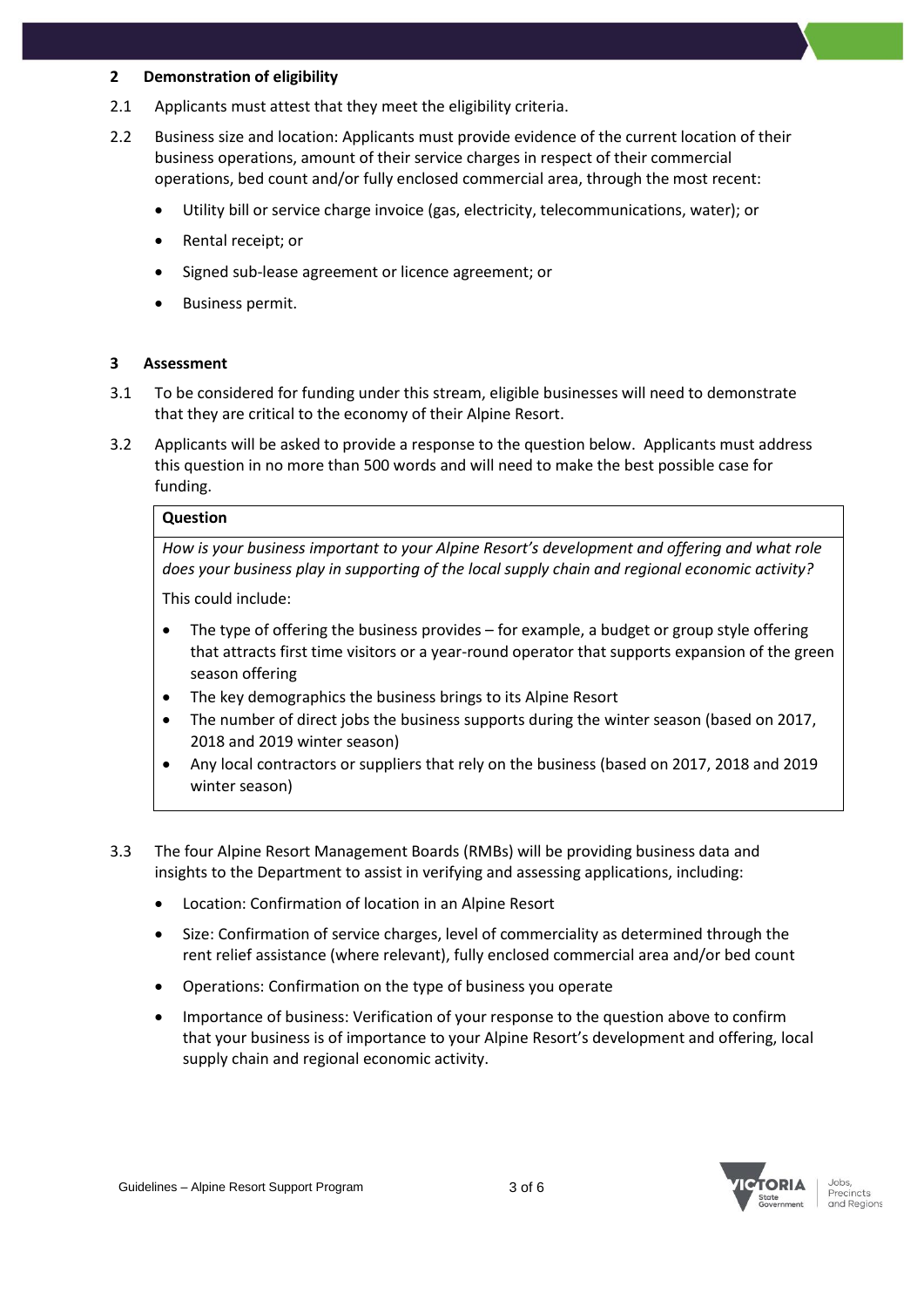3.4 A Departmental panel will provide a recommendation on the disbursement of grants. The Department's decisions on all matters pertaining to the award of funding under this Program is at the Department's absolute discretion.

## **4 Available funding**

- 4.1 Funding will be allocated through a grant process.
- 4.2 The grant amount is capped at a maximum of up to \$25,000, less any funds received under the Victorian Government's Business Support Fund Round 3 and Licenced Hospitality Venue Fund.
- 4.3 In the event there is an oversubscription of recommended applicants following the assessment process, the Department reserves its right to alter the grant amount and the award of funding under this Program in its absolute discretion.
- 4.4 A business as defined by its ABN can only receive one grant under this stream of the Program.

#### **5 How the funding may be used**

- 5.1 Grant funds may be used to assist the entity, for example, on:
	- Meeting business costs, including service charges, utilities, salaries;
	- Seeking financial, legal or other advice to support business continuity planning;
	- Developing the business through marketing and communications activities; or
	- Any other supporting activities related to operational or capital expenses of the business.

#### **6 Application process**

- 6.1 Businesses can apply for a grant through the Business Victoria website (business.vic.gov.au).
- 6.2 All questions in the application must be completed to ensure timely assessment of the grant application.
- 6.3 Stream 3 will be open for applications for two weeks until 11.59pm on 10 June 2021.
- 6.4 As part of the assessment process, information provided by applicants will be subject to a crosscheck with other government departments and agencies such as the Australian Business Register, Australian Securities and Investments Commission and Consumer Affairs Victoria.

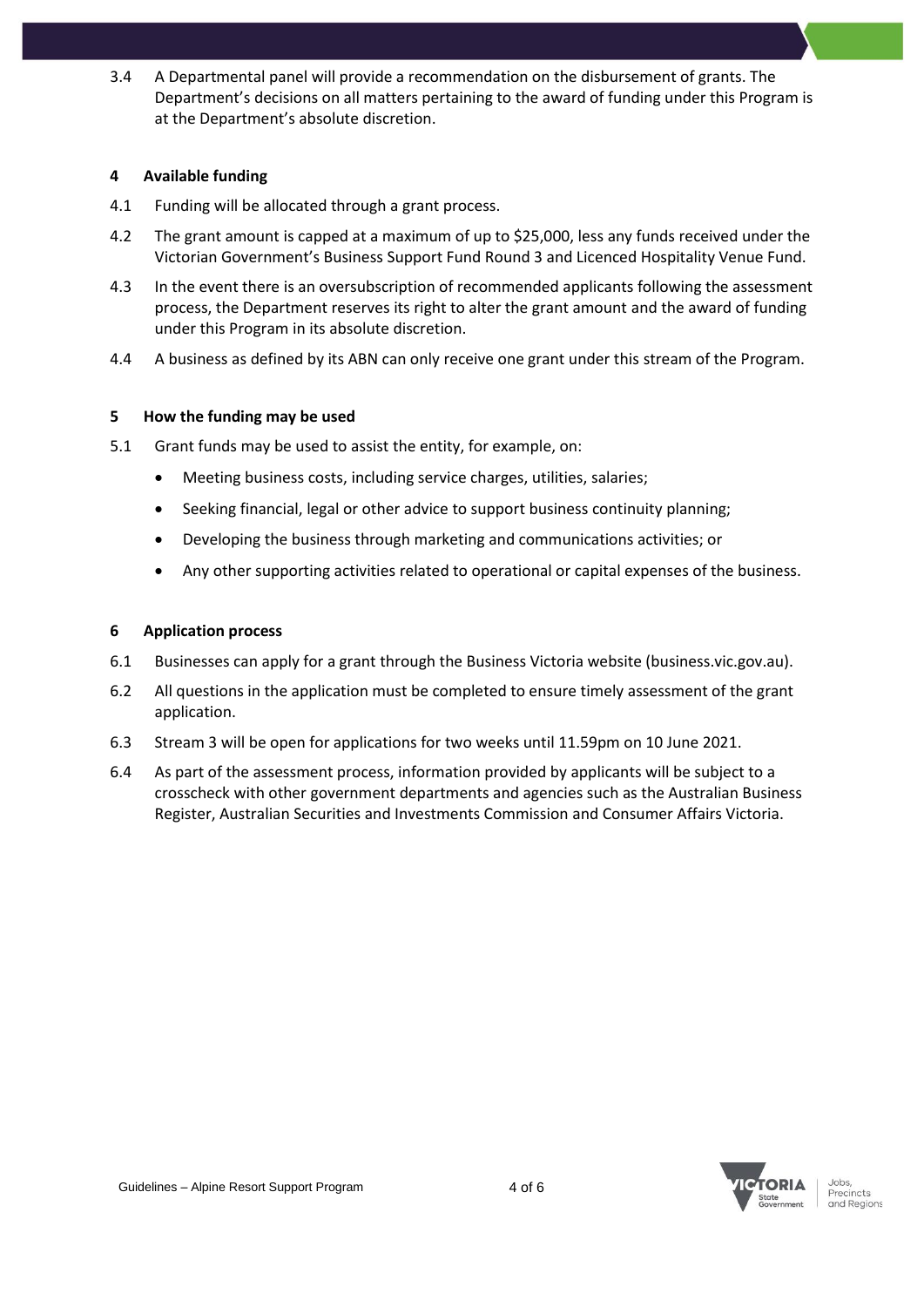#### **7 Evidence of compliance**

- 7.1 The department will confirm the amount of funding received by an applicant under the Victorian Government Business Support Fund Round 3 and Licenced Hospitality Venue Fund.
- 7.2 Applicants are subject to a risk assessment which verifies business details provided with the Australian Securities and Investment Commission, Australian Business Register and/or any other applicable regulator.
- 7.3 Applicants will be subject to audit by the Victorian Government or its representatives and will be required to produce evidence relating to their eligibility at the request of the Victorian Government for a period of four years after the grant has been approved.
- 7.4 If any information in the application is found to be false or misleading, or grants are not applied for the purposes of the business in accordance with the terms of funding as set out in these guidelines and attached application, the grant will be repayable on demand.

## **8 Other application information**

- 8.1 Any of the following circumstances may be taken into consideration in any decision whether to provide support to an eligible business:
	- Any adverse findings by a regulator regarding a business;
	- A business is placed under external administration;
	- There is a petition to wind up or deregister a company or business; and
	- The business is or becomes deregistered or unregistered (including cancellation or lapse in registration).
- 8.2 Applicants must ensure that their ABN is up-to-date and current as at the time of application.

# **9 Other information about this program**

- 9.1 The Department of Jobs, Precincts and Regions reserves the right to amend these guidelines and application terms at any time as it deems appropriate.
- 9.2 Applicants must agree to participate in evaluation of the program for a period of up to three (3) years.
- 9.3 Applicants are required to submit an application online via the Business Victoria website (business.vic.gov.au.). All questions in the application need to be completed to ensure timely assessment and grant payment.
- 9.4 Further information may be requested via email address: [alpineprograms@ecodev.vic.gov.au](mailto:alpineprograms@ecodev.vic.gov.au)
- 9.5 The Department of Jobs, Precincts and Regions will endeavour to notify all applicants on the outcome of their submitted application within 20 business days from the program closure date.

#### **10 Post project evaluation**

10.1 By making an application, all grant recipients agree to comply with the Department of Jobs, Precincts and Regions' performance monitoring and evaluation regime. The Recipient may